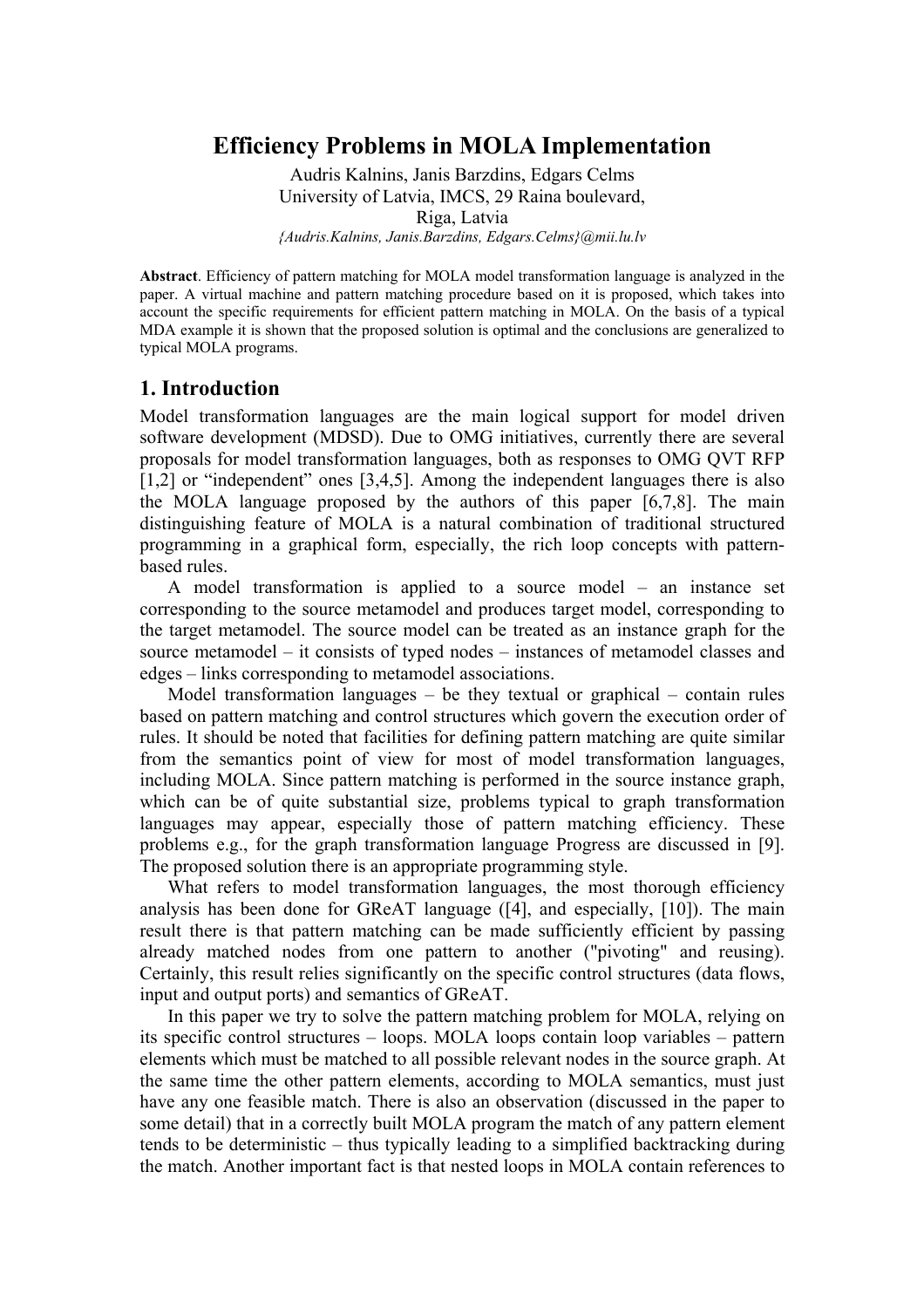already matched elements in upper level loops. All this has led to the necessity to build a specific matching procedure for MOLA, which could be optimal namely in these circumstances. The paper proposes such a procedure, which in turn is based on a virtual machine for accessing source model elements and the MOLA program itself. In order to ascertain that the proposed solution is indeed efficient for MOLA, a typical benchmark example – class-to-relational database transformation (a MOLA program for which was proposed already in [8]) is analyzed from the complexity point of view. It is shown that both the program and the proposed MOLA implementation is optimal for this example – the number of virtual machine operations (which themselves are simple) is the best possible – proportional to the source model size.

The main conclusion of the paper is that the example reveals a typical situation for MOLA and there are no efficiency problems expectable if adequate programming style and adequate pattern matching is used. Thus the proposed matching procedure and the sketch of virtual machine indeed can serve as the basis for MOLA implementation.

Sections 3 and 4 of the paper describe the virtual machine and the pattern matching respectively. The example program is provided in section 5 and its performance analysis in section 6.

### **2. Brief Overview of MOLA**

This section provides a very brief overview of MOLA syntax and semantics. A more complete description of MOLA language is given in [6,7].

A MOLA program, as any other transformation program, transforms an instance of source metamodel into an instance of target metamodel. These metamodels are specified by means of UML class diagrams (MOF compliant).

More formally, the combined source and target metamodel is part of a transformation program in MOLA. To avoid any confusion, classes in this combined metamodel will be called **metaclasses** in the paper. But the main part of MOLA program is one or more **MOLA diagrams** (one of which is the main). A MOLA diagram is a sequence of graphical **statements**, linked by arrows. It starts with a UML start symbol and ends with an end symbol.

The most used statement type is the **loop statement** – a bold-lined rectangle. Each loop statement has a **loop head** – a special statement (grey rounded rectangle) containing the **loop variable** and the **pattern** – a graphical condition defining which instances of the loop variable must be used for iterations. The pattern contains **elements** – rectangles containing instance\_name:class\_name – the traditional UML instance notation, where the class is a metaclass. The loop variable is also a special kind of element, it is distinguished by having a bold-lined rectangle. In addition, a pattern contains metamodel **associations** – a pattern actually corresponds to a metamodel fragment (but the same class may be referenced several times). Pattern elements may have attribute constraints – OCL expressions. Associations can have cardinality constraints (e.g., NOT). The semantics of this loop statement (called the **FOREACH** loop) is natural – the loop is executed once for each instance of the loop variable, where the condition is true – the pattern elements can be matched to existing instances and attribute constraints are true on these instances. The valid instance set for the loop variable may be replenished during the loop execution – these additional instances are also used for iterations, but certainly, each instance only once. There is also another kind of loop – WHILE loop, which is denoted by a 3-d frame and continues execution while a valid loop variable instance can be found (it may have also several loop heads). Loops may be nested to any depth. The loop variable (and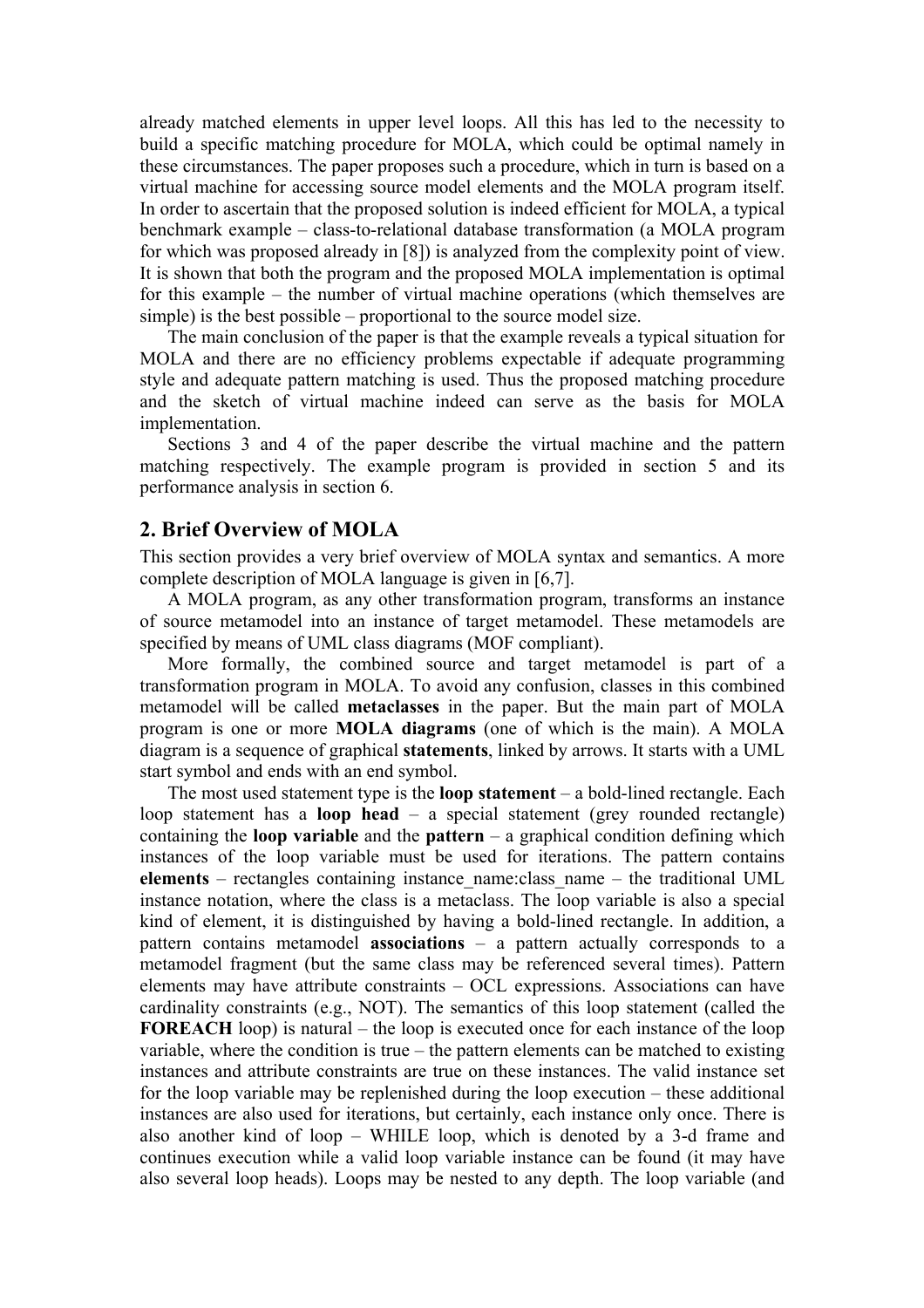other element instances) from an upper level loop can be referenced by means of reference symbol – the element with  $\omega$  prefixed to its name.

Another widely used statement in MOLA is rule (also a grey rounded rectangle) – a statement consisting of pattern and actions. These actions can be building actions – an element or association to be built (denoted by red dotted lines) and delete actions (denoted by dashed lines). In addition, an attribute value of an element (new or existing) can be set by means of attribute assignments. A rule is executed once – typically in a loop body (then once for each iteration). A rule may be combined with a loop head, in other words, actions may be added to a loop head, thus frequently the whole loop consists of one such combined statement.

To call a subprogram, a call statement is used (possibly, with parameters instances in the same reference notation). A subprogram, in turn, may have one or more input parameters. The same loop statement notation can be used to denote control branching – with a guard statement instead of loop head.

#### **3. Basic Principles of MOLA Implementation**

A detailed description of MOLA implementation is quite lengthy (the same way as implementation of any model transformation language) and is not the goal of this paper. Here we will provide only some elements of this implementation – those which are necessary to convince that an efficient implementation of MOLA is possible. As for any of the transformation languages, the most difficult part is the implementation of pattern matching. In turn, the most critical use of patterns in MOLA is within loop statements, therefore we will concentrate on the implementation of loop statements, mainly the FOREACH loop – the most used one. The implementation of all other MOLA statements is relatively straightforward, and no special efficiency gains can be obtained there, therefore we hope the reader will believe that complete MOLA can be implemented in the way sketched here.

To implement a transformation language, some sort of **model/metamodel repository** is required. In this paper we assume that such a repository is available – it can be a properly defined SQL database or a special repository based on hash tables. All we will need from this repository here is that some natural queries (to be described later) can be executed in a "nearly-constant" time with respect to the size of the model data. Certainly, a proper design of such repository for MOLA is not trivial (compare, e.g., to [11]) and could be a topic of another paper.

We assume that the same repository contains also the MOLA program to be executed. Again, the exact format for the program storage will not be provided, except for some sketch of the pattern storage – the most used part. Some queries for retrieving the program elements will also be described. In totality, all the queries mentioned here form a **virtual machine** for MOLA execution. Certainly, this virtual machine must contain more functionality (e.g., for creating or updating model elements), but we hope that the reader will believe that the sketch of the machine provided in the paper can be properly extended, while preserving the requirements for efficiency to be described later. The rest of the section will be devoted to the sketch of the MOLA virtual machine.

We start with the pattern storage and queries for it. Since a MOLA pattern  $-$  a slightly modified fragment of a UML class diagram – actually is an undirected graph, it could be stored in a quite straightforward way. However, in order to simplify the description of pattern matching algorithm used for MOLA, we will use another representation, also based on graph theory. Thus, we assume that an "**optimizing compiler**" is available for MOLA, which builds this representation.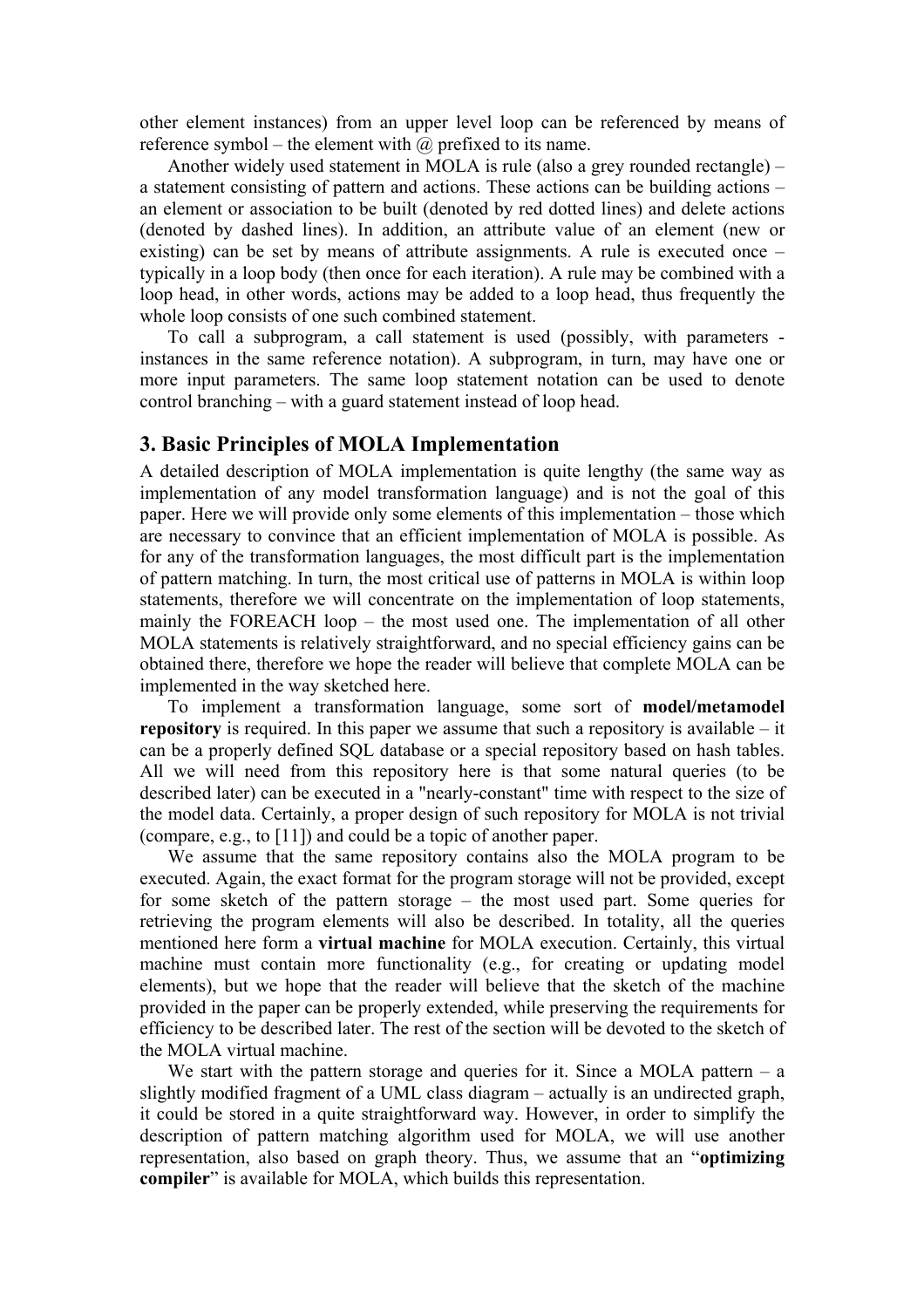Fig. 1 presents a typical MOLA pattern in a FOREACH loop (actually part of Fig. 7).



**Fig. 1.** Pattern example

When viewed from the loop variable (the node *as: Association*), it can be treated as a directed rooted tree with two branches. We want to code this tree as an ordered list of edges/nodes, in a depth-first manner, starting with the root. The list for the example will contain 5 elements:

- the root node as: Association
- association *source* leading to *src: Class*
- association *#classToTable* leading to *srct: Table*
- association *destination* leading to *dst: Class*
- association *#keyForClass* leading to *dstk: Key*

The described order will be especially fit for matching the pattern to the instance set: we start with the root (an instance of the metaclass *Association*), then proceed via the link *source* to an instance of *Class* etc.

When the pattern is not a tree (as in the schematic example in Fig. 2), the compiler selects a spanning tree from the root and codes it as already shown. The basic part of the pattern code from Fig.2 could be the following: *A*, (*A,rb,B*), (*B,rc,C*), (*B,rd,D*), (A,re,E). The edges not in the tree will be coded by a special sublist at relevant nodes, so that each such edge goes "backwards" in the main list. For example, the following sublist of edges is attached to the node E: (*E,sc,C*), (*E,sd,D*) in Fig. 2. The selected coding reduces the checking of the existence of relevant "crosslinks" to a simple additional constraint during the pattern matching.



**Fig. 2.** Another pattern example

To put it more formally, the pattern code is the list *Pattern*, where each element is a structure consisting of:

*assoc* – the association

*sourceIndex* – index of the source node in the list

*metaClass* – the metaclass instance of which is sought

*constraint* – the local OCL constraint on attributes of the metaclass

*crossList* – the sublist of "crosslinks"

*instanceSet* – a pointer to a "restriction set", necessary at runtime for nested loops. The virtual machine must contain one main operation for patterns:

*getPatternElement*(int i) .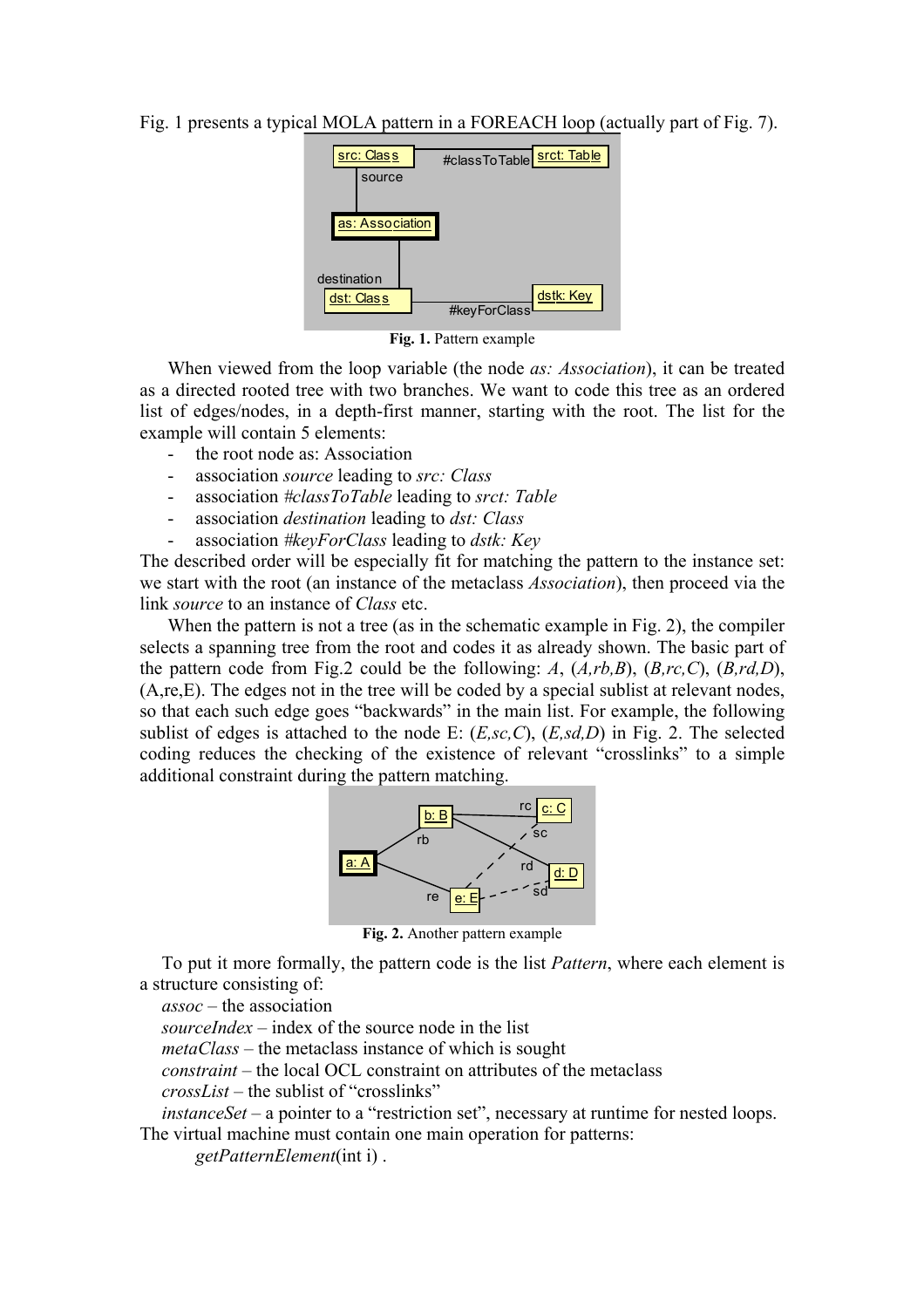The root element (the loop variable) is coded as the 0-th element of list (with less fields filled), and is available via

*getPatternRoot*( ) *.* 

Some more data are generated by the compiler for reference elements of the pattern, they will be explained in the next section.

Now the operations of the virtual machine for querying "model elements" – instances of metaclasses and associations in the repository are described. As it was already mentioned, the repository contains the current model to be processed – instances of metaclasses and links – instances of associations. Thus the model actually is also a graph – a graph of instances and links. We assume that the repository also supports a "list-like" behavior – you can query specified kind of instances and get them one by one – an SQL cursor-like behavior. All operations are assumed to be "static" – they remember the previous calls. The simplest required virtual machine operation is

*getNext*(metaClass mcl).

This operation returns the next instance of metaclass *mcl* upon each call (it does not matter how many instances of this operation are used in the program for the virtual machine). The **null** constant is returned when there are no more instances.

The operation most used for implementing pattern matching is

*getNextByLink*(association assoc, instance sourceInst, metaclass mcl).

This operation returns one by one the instances of metaclass *mcl*, which can be reached by links corresponding to *assoc* from the fixed instance *sourceInst*. *Null* is returned in case of absence. There is also an initialization for it, with similar parameters

*initializeGetNextByLink*(association assoc, instance sourceInst, metaclass mcl) Two more auxiliary operations are:

*eval*(instance inst, oclExpression expr) – evaluate a local constraint on attributes *checkLink*(instance sourceInst, instance targInst, association assoc) – check whether a link of required type is between these instances.

These operations are sufficient for programming the pattern matching for top-level FOREACH loops. There is no doubt that at least for an SQL–based repository they are of "nearly-constant" complexity with respect to the repository size (i.e., growing much slower than the repository size).

Two similar more special operations are required for nested loops (using references):

*getNextFromSet*(metaClass mcl, set instSet) and

*getNextByLinkFromSet*(association assoc, instance sourceInst, metaclass mcl, set instSet) .

These operations actually provide relevant instances from the specified set. Corresponding initializations are also available.

This completes the description of virtual machine, used for pattern matching.

### **4. Pattern Matching in MOLA**

A Java-style pseudocode is provided for the main part of the implementation schema the pattern matching. Pattern matching is required for all kinds of MOLA statements, but here we consider only the most used and also the most sensitive from the performance point of view statement – the FOREACH loop. Besides some wellknown Java-like constructs, the pseudocode will contain only calls to MOLA virtual machine operations, defined above. The specific requirements for matching, outlined already in the introduction, are all taken into account in matching procedure design.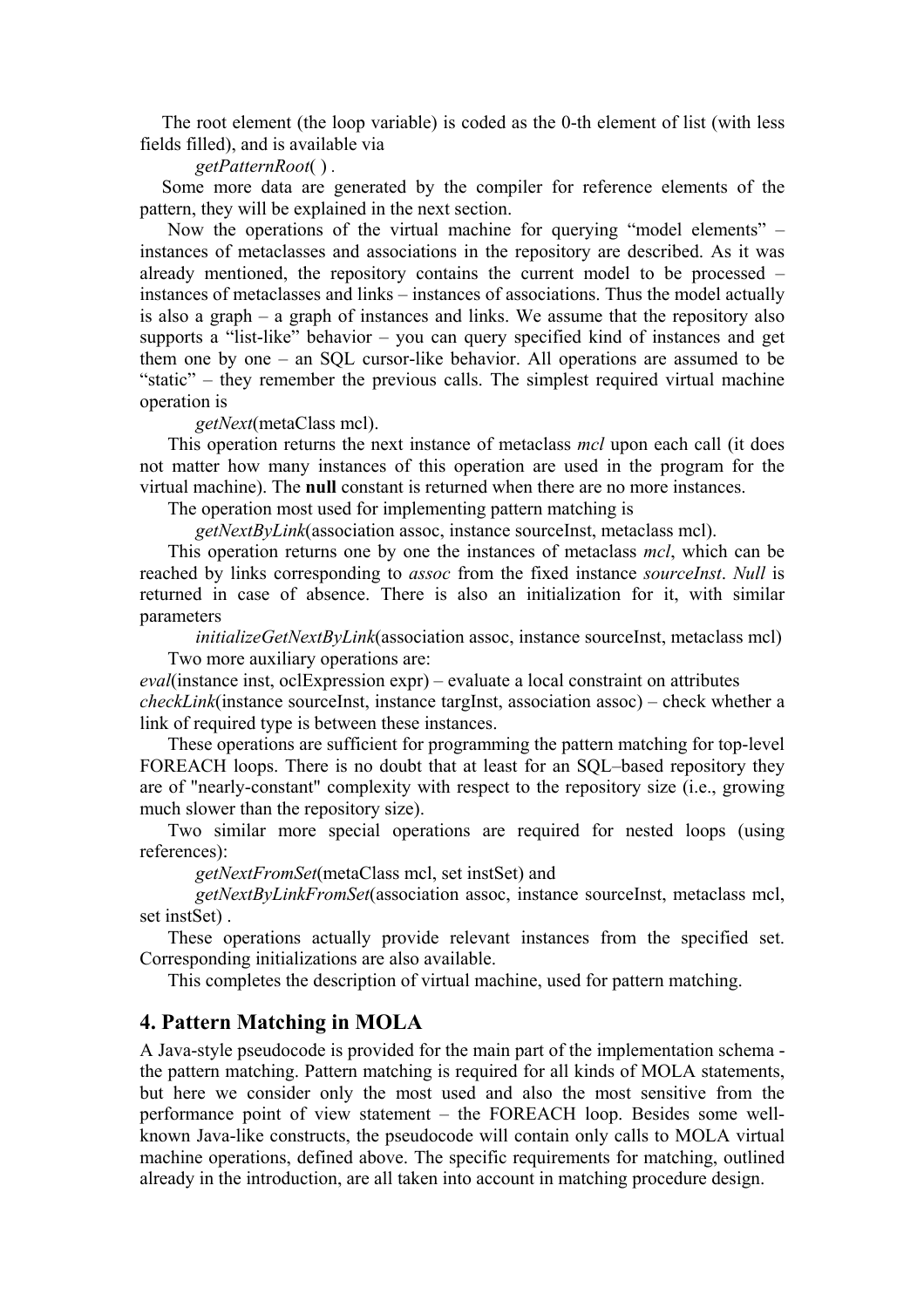The matching procedure uses a runtime list *BoundInstances*, with the same length as the *Pattern*, which contains metaclass instances matched to the corresponding pattern elements. The 0-th element of it contains the current instance of the loop variable (the root).

We start with the simplest case – a top-level loop (having no parameters). Then all instances of the loop variable metaclass must be browsed and for each such instance the pattern must be matched. If a valid match (according to MOLA semantics, any of them, e.g., the first, if, in fact, there exists more than one) is found, the actions of the iteration are performed, using the matched instances.

The main idea is quite simple. We try to advance along the *Pattern* list, by finding on each step an instance of the metaclass required by the current *Pattern* element. An appropriate instance is sought, using the already known source instance and browsing instances reachable from it via links of the specified type (*Pattern*[i].*assoc*). If an instance is found which satisfies constraints, it is stored in BoundInstances and we advance to the  $i+1$ <sup>st</sup> pattern element. If no valid instance is found this way, we backtrack to the previous pattern element in the list – select a new instance for it. It should be noted that the specified backtracking strategy is not optimal – it is chosen to simplify the pseudocode and its complexity evaluations for "good cases". For example, if a pattern element has no crosslinks, we could backtrack to the pattern element with index equal to the current *sourceIndex*. However, these optimizations are not essential for our performance evaluations, since actually only a trivial backtracking is typically used in MOLA. If backtracking reaches the loop variable (root), we start a new pattern matching for a new instance of it.

```
lv = getPatternRoot( );
```

```
while ( \mu inst = getNext(\nu.metaClass) ) // browse instances of the loop variable
{ 
 if ( !eval(ly inst, ly.constraint) ) // if the eval operation returns false (constraint fails)
  continue; \frac{1}{1} then start next iteration
 BoundInstances[0] = |v| inst; // store the current loop variable instance
 failed = false; \frac{1}{1} failed is a boolean tag signaling match exhaustion
 must Initialize = true; // getNextByLink must be initialized – a new context is started
 i = 1; // start matching
 while ( i < Pattern. Size )
  { 
    pattern_element = getPatternElement(i); 
   if ( must initialize ) \# initialize local search if it is not backtracking
        initializeGetNextByLink(pattern_element.assoc, 
                      BoundInstances[pattern_element.sourceIndex],
                      pattern_element.metaClass);
   curr inst = null;
   while ( curr_inst = getNextByLink(pattern_element.assoc,
                   BoundInstances[pattern_element.sourceIndex],
                   pattern_element.metaClass) ) // take current candidate instance
   { 
     if ( validate(curr_inst, pattern_element) ) // validate is a subprocedure checking 
     break; // the local constraint and existence of crosslinks 
 } 
   if ( !curr_inst ) // curr_inst not found, i.e., equal to null, local search is exhausted 
 { 
   if (i = 1) { failed = true; break; } // no more backtracking possible, select
                                      // new root instance 
   else \{ i = i-1; must Initialize = false; continue; \} // backtracking must be
```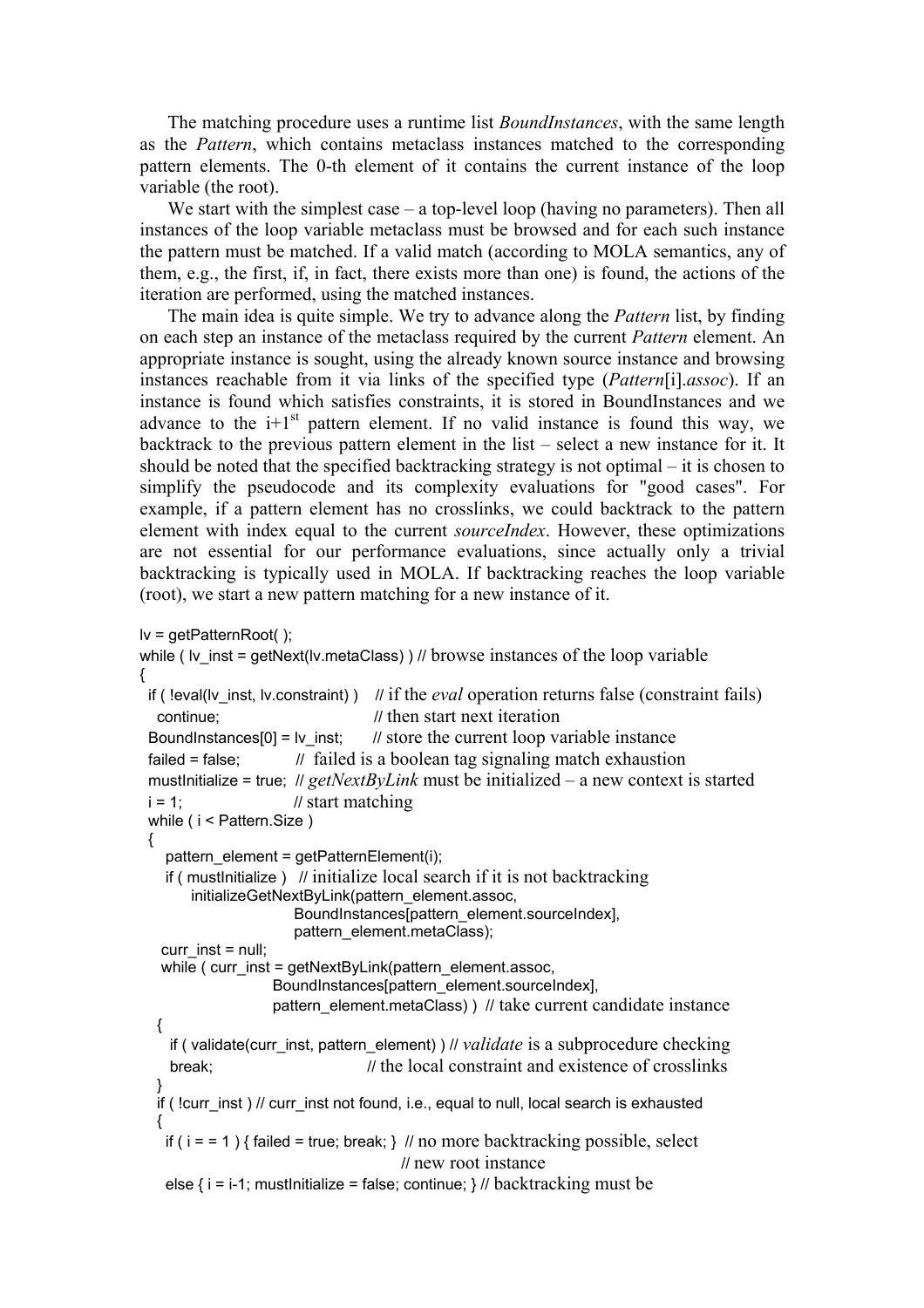```
 // performed!
```

```
 } 
 BoundInstances[i] = curr inst; // successful match step
 i = i+1; \frac{1}{2} // advance to the next step
 mustInitialize = true; 
 } 
 if ( !failed ) // match successful, BoundInstances contain the result
  executeRule();
```
}

It is not difficult to ascertain that the described procedure indeed implements the matching algorithm outlined in the beginning. What refers to the subprocedure *validate*, it is easy to see that it can be implemented directly using *eval* and *checkLink* operations, the number of required steps depends only on the pattern element size.

Nested loops typically contain references to elements in upper level loops. From the point of view of a nested loop, all references have fixed instances during the match, so we will call them **fixed elements** in this section. In principle the same matching procedure could be used for nested loops, with fixed elements playing the role of additional constraints. But this approach is too suboptimal, requiring excessive searches proportional to the model size. Therefore we propose a more optimal approach, where the search space is limited on the basis of fixed elements. For this purpose **restriction paths**, leading from fixed elements to the root in the pattern are also built by the compiler.

Additional preparatory pass is added to the matching procedure. During this pass for each path the **sets** of **feasible instances** are built. For fixed elements themselves the set consists of just one instance, but for subsequent path nodes the set is determined by the pattern association (i.e., by links corresponding to this association). Finally, a set for root is also found. If two paths have a common node in the pattern, then set intersection is taken at this node. For example, the root is common to all paths, so at least there the intersection will be taken. To implement this principle, sets must be kept separate from paths, therefore the sets are attached to the corresponding elements of *Pattern* (via *instanceSet*). The described set building algorithm can be implemented easily, using the list of restriction paths. The same *getNextByLink* operation is used to retrieve instances to be placed in sets. Certainly, some obvious operations for adding an element to a set and building a set intersection are also necessary. Since the total size of the sets built in this process will be limited by a constant in our performance evaluations (see section 6), there is no need to elaborate more on this set building.

Now a procedure very similar to the one described above can be used for pattern matching (and yield the required performance). The only difference is that *getNextFromSet* is used instead of *getNext* and *getNextByLinkFromSet* instead of *getNextByLink* (and the corresponding initialyzer is replaced too). These operations select instances only from their set argument. The sets for instance selection (including the root) are those found in the preparatory pass. If a pattern element has no instance set attached (it is not on a restriction path), *getNextByLinkFromSet* behaves the same way as its simple counterpart *getNextByLink*. Thus for those pattern elements, where fixed elements restrict the search space, the restricted search is used, while for others the full search is applied, as in the previous case. The analysis in the next section shows that the proposed principle for building restriction sets is indeed optimal – in some cases the exact required instance set is obtained.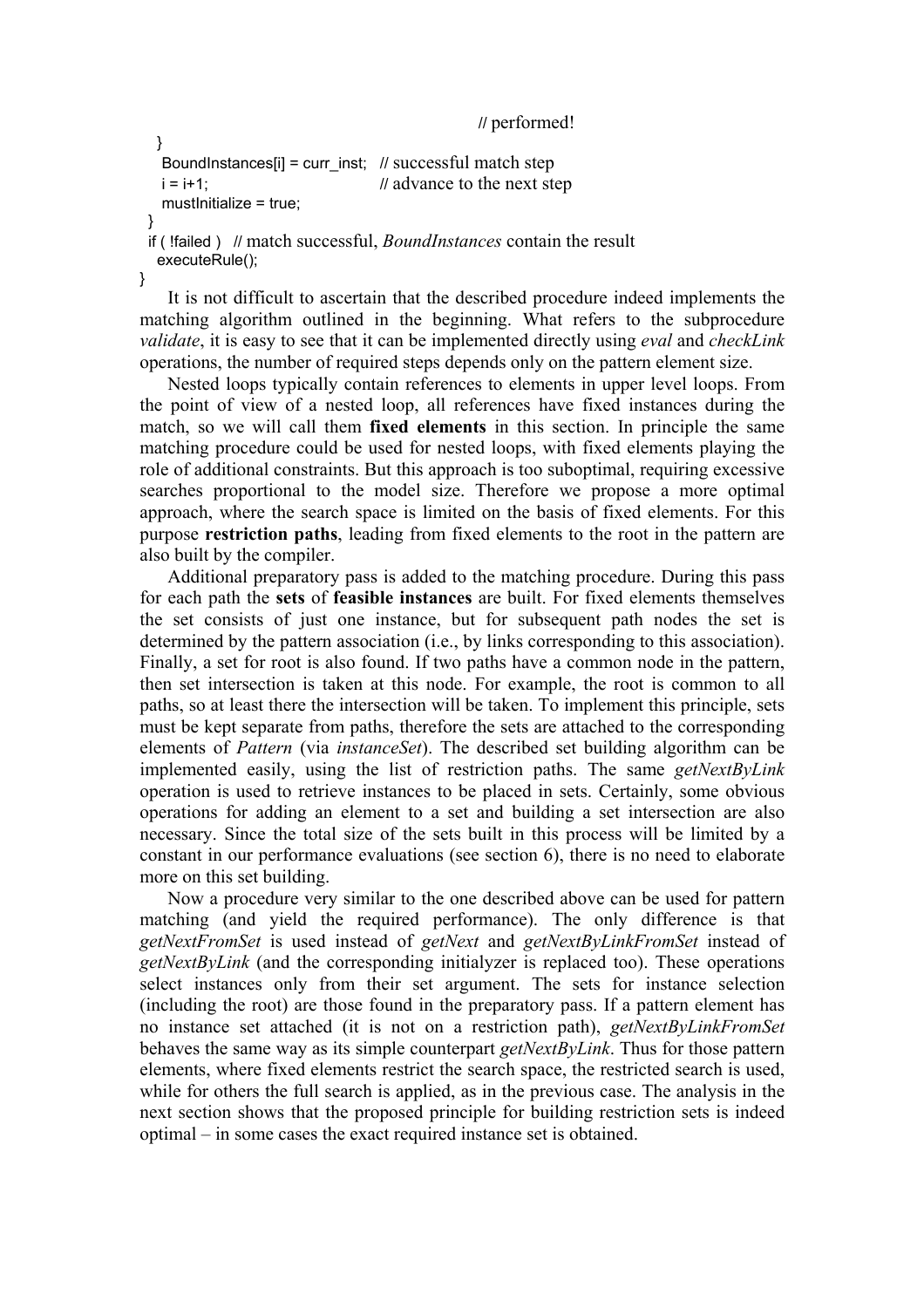# **5. Example**

The same Class-to-Relational DB example from [8] is used to evaluate the performance of the proposed MOLA implementation. Here we repeat only a very short description of the transformation, a complete description is to be found in [8], the specification originally comes from [1].

Any persistent Class (with kind="persistent") must be transformed into a database Table. In addition, a (primary) key is built for this table. Attributes of the class, which have a primitive data type, must be transformed into columns of the corresponding table. Attributes whose type is a class, must be transitively "drilleddown": primitively-typed attributes of the new class are added as columns to the table for the original class. For primitive-typed "direct" attributes of a persistent class with kind="primary", the corresponding columns are included in the relevant (primary) key. An association (with multiplicities ignored, but direction taken into account) is transformed into a foreign key for the "source end" table. The same table is extended with columns corresponding to columns of the (primary) key at the target end.

Fig. 3 presents the combined metamodel: the upper part is the source  $-$  a simplified UML class diagram metamodel, the lower part is the target – a simplified relational database metamodel. In-between are temporary elements. Fig. 4 to 8 present the transformation as MOLA programs, Fig.4 shows the main program, which invokes the subprograms. All programs actually are simple or nested FOREACH loops. The temporary metaclass *AttrCopy* is used to implement the transitive closure (Fig.5).



**Fig. 3.** Combined Metamodel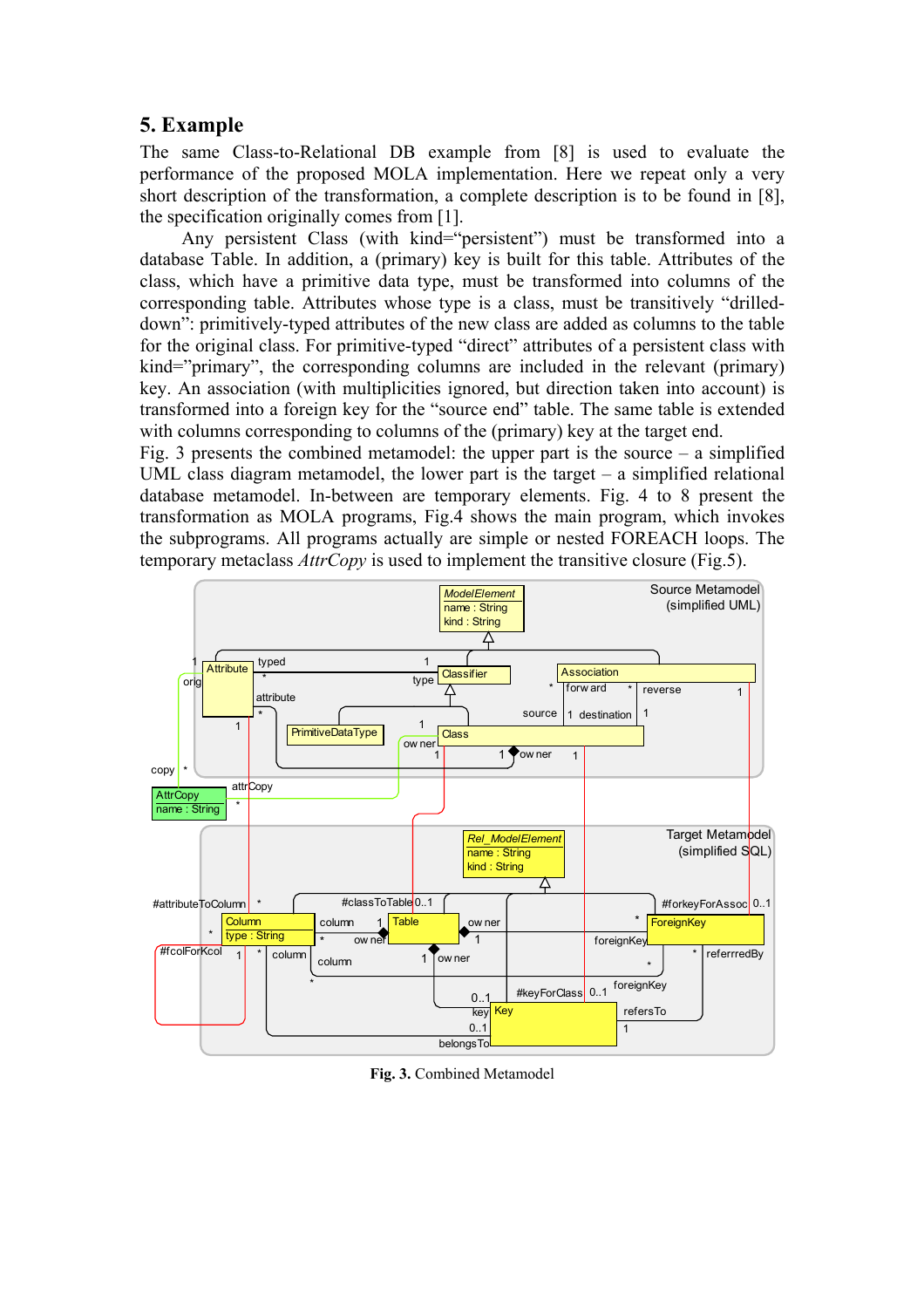

**Fig. 4.** Main Program **Fig. 5.** Subprogram CreateAttributeCopies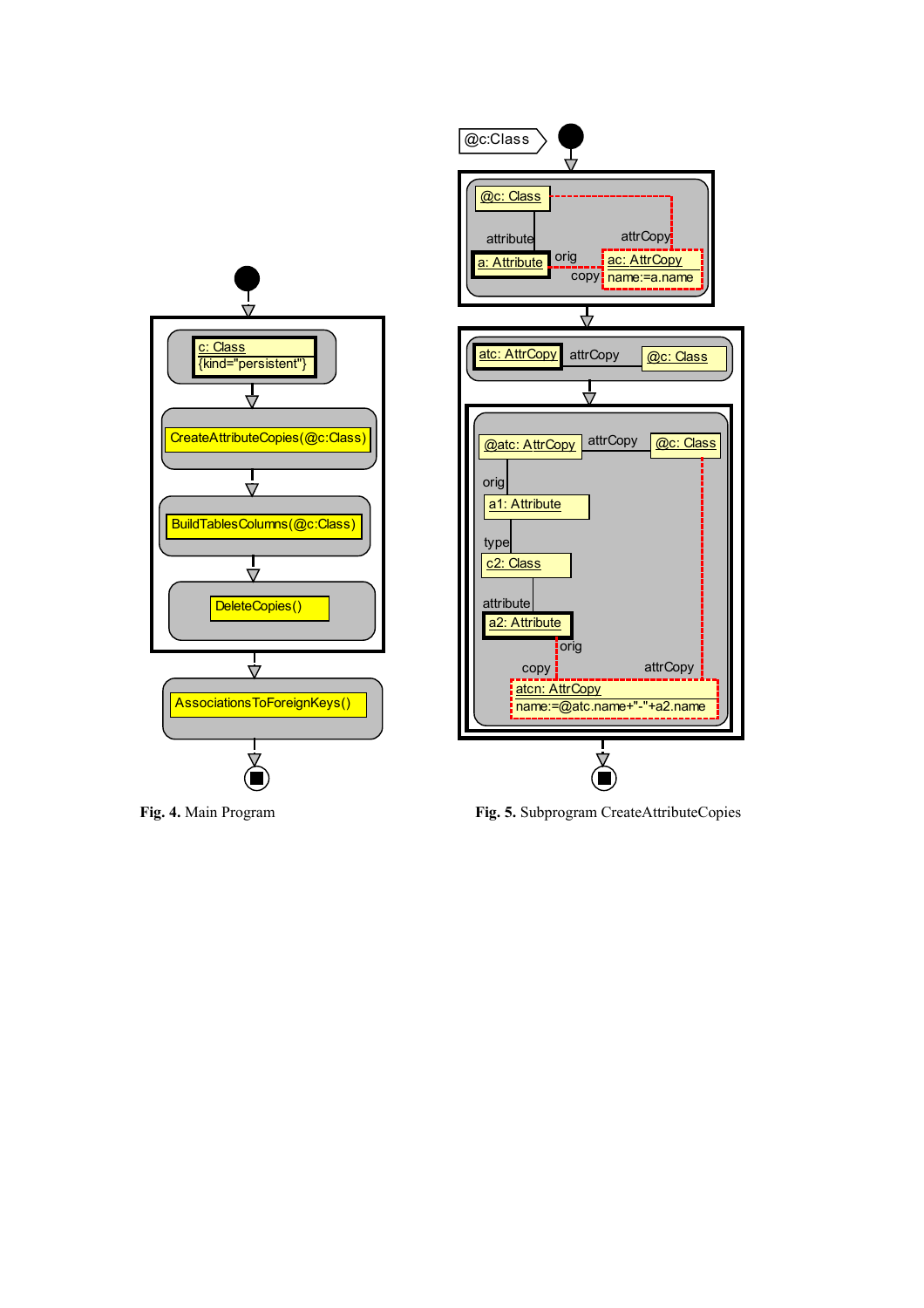

**Fig. 8.** Subprogram DeleteCopies

#### **6. Performance evaluation for the example**

Aside from being a standard benchmark for MDA languages, the example is very appropriate for performance evaluation. For example, the procedure in Fig. 5 actually has the loop depth 3, which could lead to a bad performance.

We start with one general observation on MOLA programs, which is true for the example and also for all MOLA programs built so far. A pattern in a correct MOLA program is typically built so that any **nondeterministic choice** is **excluded** during the pattern match. More precisely, each pattern element (except for the loop variable) can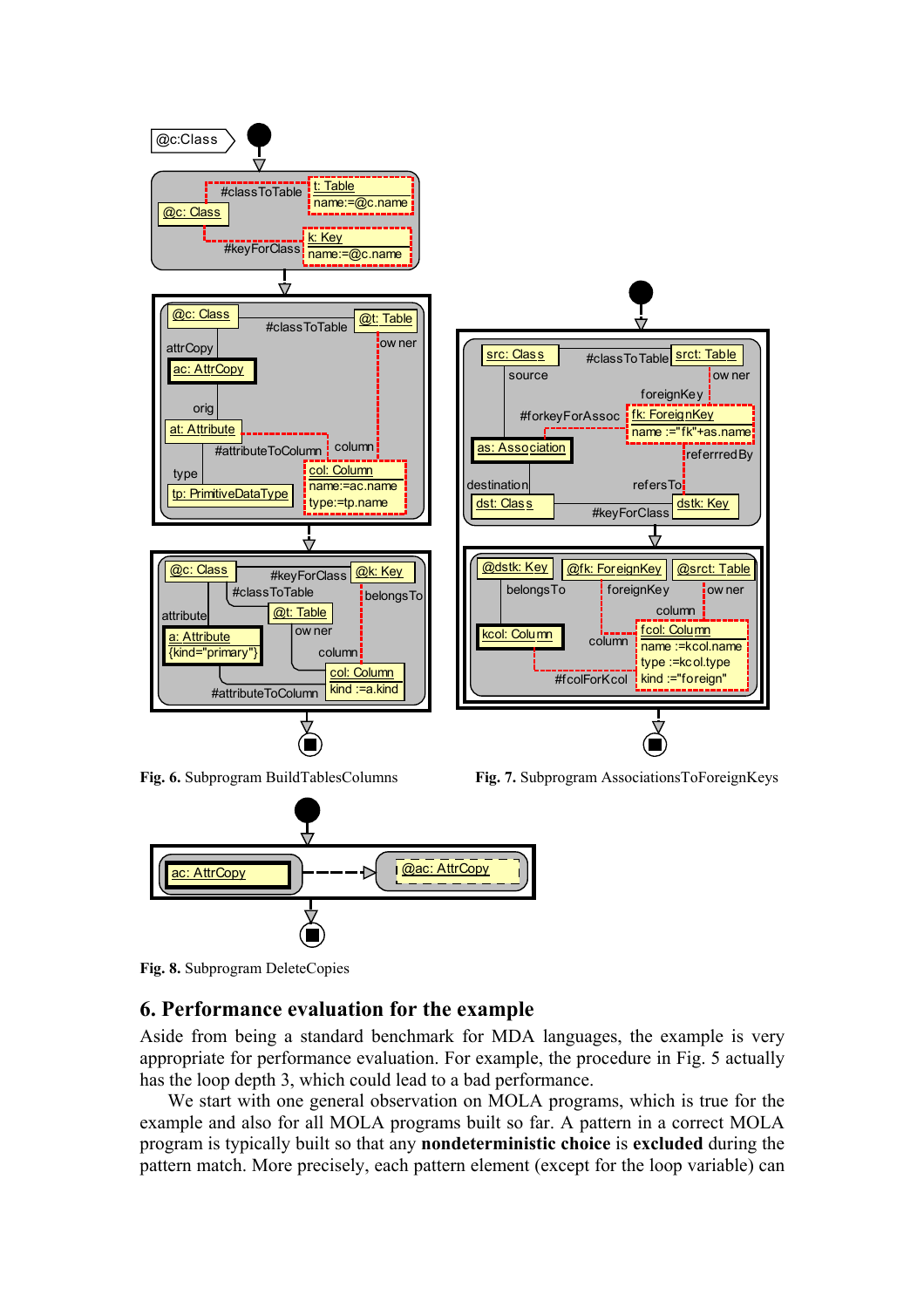be matched to 0 or 1 instance (if 0, the pattern fails for the given instance of loop variable). This can be achieved by syntactic means, e.g., by selecting associations with multiplicity 1 in the appropriate direction. Or some semantic considerations specific to the example may be used. For nested loops such unambiguous matching typically is achieved by proper use of references to elements of upper level loops. During the analysis of the example the specific reason for each loop will be shown.

The common principle, which will be applied to analysis of all loops, is that **no proper backtracking** occurs in the situation described above. Namely, either one instance can be matched to a pattern element or there is no instance at all and the pattern fails. The pattern matching procedure proposed in the previous section is specially built so that only a **constant** "**overhead**" can occur in this situation. More precisely, if a pattern element cannot be matched, the procedure has just to backtrack formally (without finding any new match) over all preceding elements in the pattern list.

To start with performance evaluation for the example, some reasonable assumptions about the source models (class models built according to the metamodel in Fig.3) must be made. We assume that all **instance** level **multiplicities** (number of the specified links per instance) **are bounded by some fixed constant**, while the size of the source model (instance set) may grow unboundedly. For example, it means that if we have n classes (i.e., instances of the metaclass *Class*), then we can have at most c1\*n instances of *Attribute* and c2\*n instances of *Association* in the source model. In other words, the instance graph has bounded degrees for all types of edges. The described transformation includes a transitive closure, and even for the abovementioned assumptions the target model (or instance set) could have unlimited cardinalities. More precisely, there could be an unlimited number of *Columns* per *Table*. Since this is untypical in practice, we assume this number also bounded by a constant.

The "units", in which the number of required steps for a MOLA procedure will be measured, are the calls to virtual machine operations (actually those dealing with instances, not MOLA code).

The simplest case for performance evaluation is top-level FOREACH loops (not using any references). There are two such loops in the example – the main one in Fig.4 and the top loop over *Associations* in Fig.7. The main loop over *Class* in Fig.4 is obviously executed for each *Class* instance, i.e., n times, creating a proper iteration (subprogram invocation) for *persistent* instances – we assume that it is also O(n) times. Our performance measure – virtual machine calls is obviously the same since actually there is no pattern in this loop.

The top loop in Fig.7 is more interesting since it has a pattern – reproduced also in Fig.1. If we had to evaluate the number of steps in matching this pattern without any special considerations, we would obtain  $O(n^5)$  – there are five elements in the pattern all having corresponding instance sets of size  $O(n)$ . Fortunately, the pattern is a very correct one for our evaluations – the no-backtracking principle applies in the simplest way, since all pattern associations have multiplicities 1 or 0..1 in the required direction (away from the root) in the metamodel (see Fig.3). Thus, an *Association* has exactly 1 *source Class*, a *Class* has 0 or 1 #*classToTable* link to *Table* etc. According to the constant overhead in matching procedure described above, this yields an estimate O(n) for pattern matching in this FOREACH loop. The real number of iterations (executions of the nested loop) can also be evaluated as O(n) according to our assumptions – since *persistent Classes* have *Tables* and *Keys*.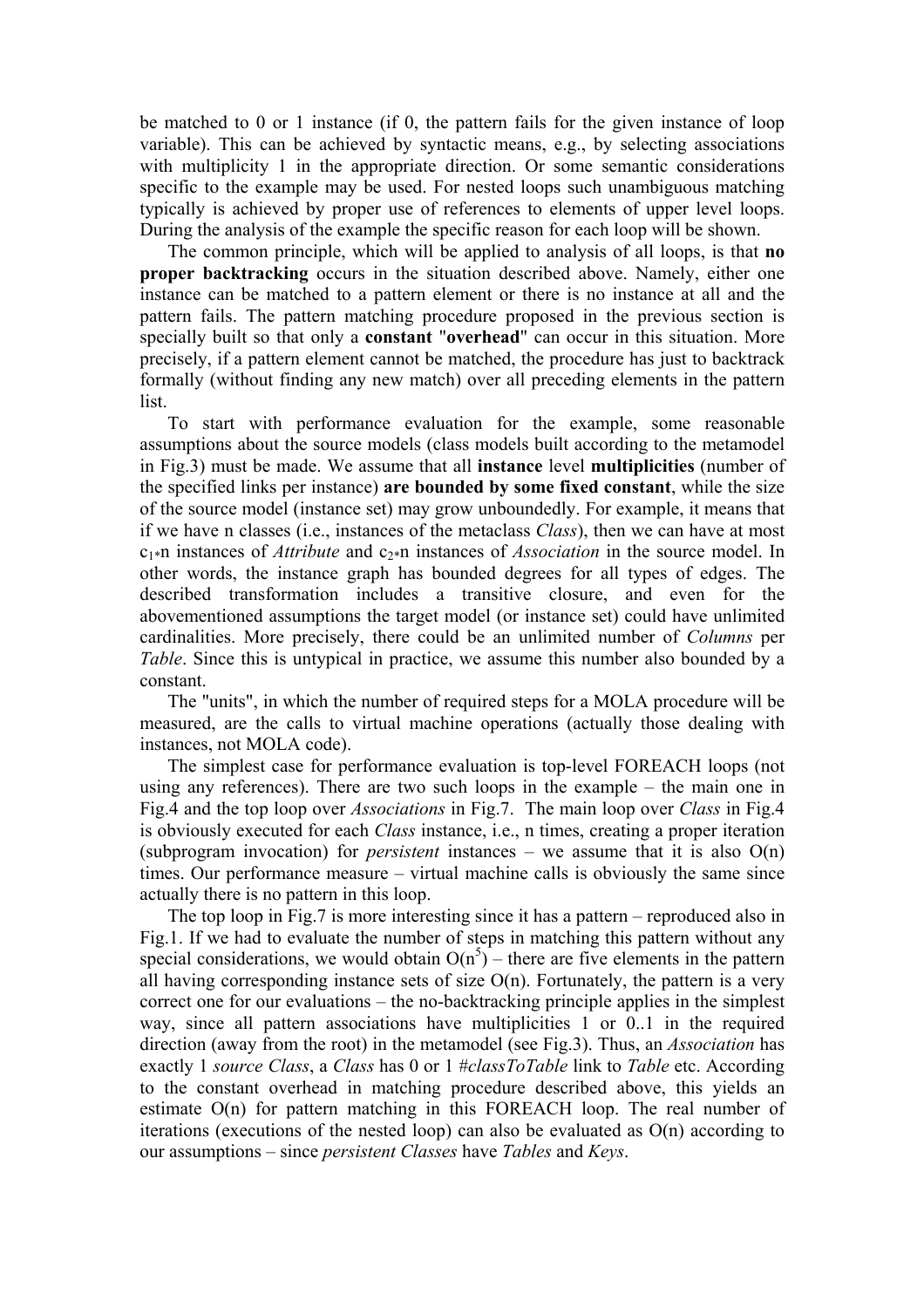Now some general comments on pattern matching evaluation for nested loops, containing references. Patterns in such loops contain elements of two kinds. Elements, which are on restriction paths (paths linking a reference to a loop variable, see section 4), can be matched to instances from feasible instance sets, built according to the principles described in section 4. Since these sets are built, starting from one instance (the reference) and the size of the next set is limited by the number of specified links from instances of the previous set, the size of any instance set is also limited by a constant in our case. This implies that there is no need for precise evaluation for this kind of pattern elements, if we want to obtain just order-of-magnitude type results. By the way, this implies also that the given kind of loop is iterated no more than constant number of times on each invocation. Certainly, we have to check whether the loop variable is indeed reachable by a restriction path. Pattern elements not on restriction paths should be evaluated according to the same no-backtracking principle as above – the general matching procedure is used for them.

We start with the evaluation for MOLA subprogram in Fig.  $5 - it$  has loop nesting depth 3 (it is invoked in the main loop). Fortunately, all pattern elements (including loop variables) in all FOREACH loops in this procedure are on restriction paths. For example, in the first loop only *Attributes* of the given *Class* may be iterated. Similar situation is for the next loop, both at upper level and the nested loop (there the restriction path is longer, but actually the number of *Attribute* instances per loop invocation is limited by the original constant  $c<sub>1</sub>$ , the other sets have size 1). According to the general evaluation principles for nested loops described above, we can conclude that the total complexity evaluation for this subprogram is just a constant (for one invocation). However, we must be careful in one respect. The second loop (upper level) is a self-replenishing one, the instances of *AttrCopy* are generated within the nested loop (a typical situation for transitive closure). Therefore we must be sure that the total number of *AttrCopy* instances per *Class* is also limited by a constant (only in this case our general principles are applicable). This is not a MOLA evaluation problem, it is more the domain problem. Since any primitive-typed *AttrCopy* generates a *Column* (see Fig.6) and we have assumed a constant limit for *Columns* per *Table*, it is natural to assume also a similar limit for *AttrCopy* (which makes our conclusions completely valid).

A more interesting situation is for *BuildTablesColumns* subprogram in Fig.6, where patterns contain both kinds of elements. The first statement of this subprogram is a simple rule (executed once), the only fact to be noticed is that elements of a rule (*Table* and *Key*) may be used as references in subsequent statements. The second statement is a loop, where the loop variable (*AttrCopy*) is on a restriction path, but two other elements are restricted by metamodel multiplicities. This in totality again yields a constant evaluation. The third statement is a loop, where the loop variable (*Attribute*) is on two restriction paths – from *Class* and *Table*. The general evaluation principle applies in a standard way, but it is interesting to note that the set intersection from two paths supply the exactly desired instance set for *Attribute*, which in turn ensures matching uniqueness for *Column* (by semantic considerations, not by multiplicities). The program would be incorrect if the uniqueness were not achieved.

The remaining loops (the nested one in Fig.7 and the one in Fig.8) obviously satisfy the general evaluation principle and have a constant evaluation. Thus all nested loops in the program do have a constant evaluation for pattern matching, and the **total estimate** for the **whole program** evidently is **O(n)** – both for pattern matching and any other kind of operations. In other words, the implementation is optimal for the example (with respect to the measures used).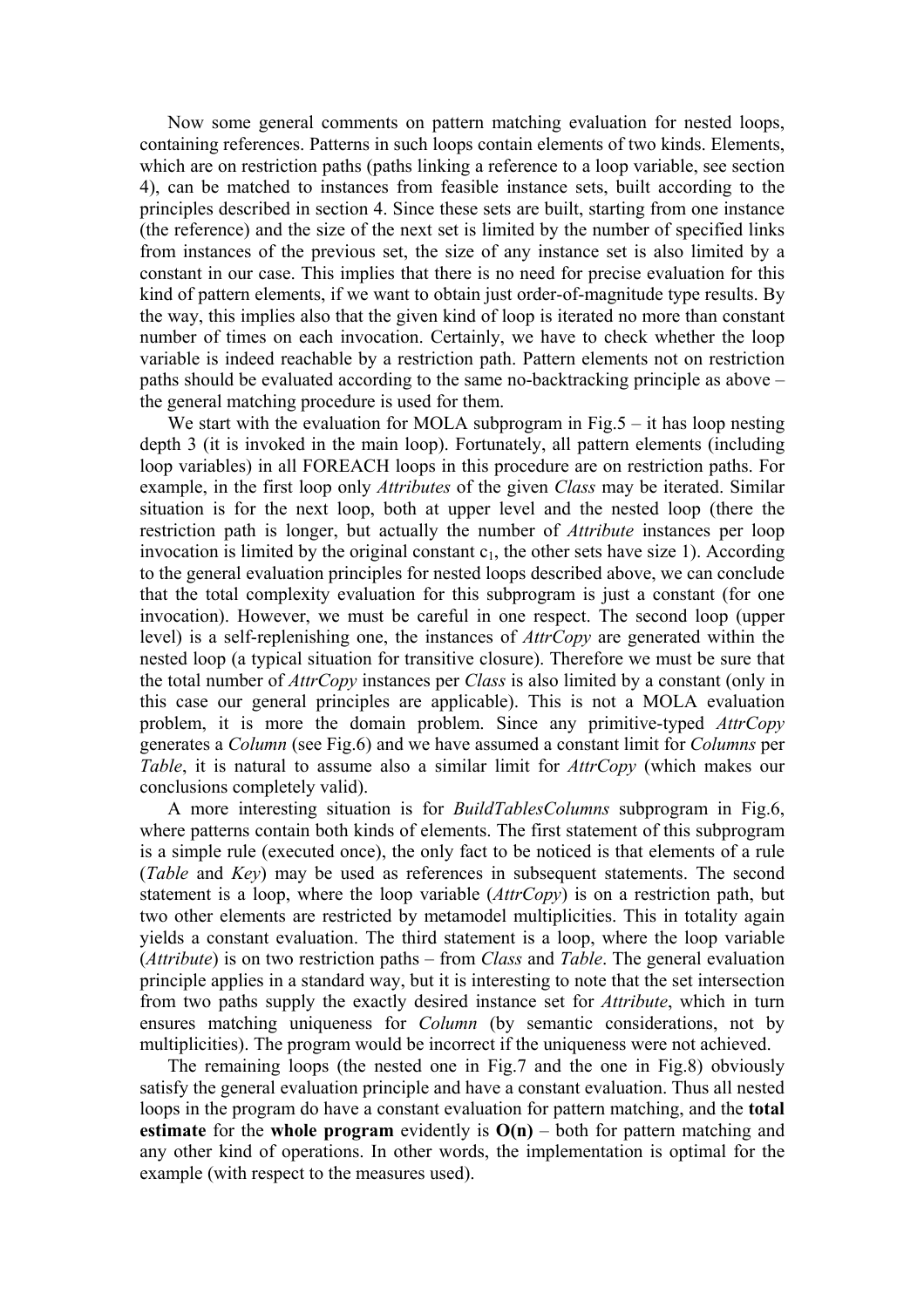## **7. Conclusions**

We have demonstrated on one example, how reasonable programming style and appropriate implementation of pattern matching together yield a very efficient performance. Any of pitfalls of pattern matching, typical to graph rewriting languages [10], are automatically avoided in MOLA for this example.

In the conclusion we want to generalize and comment this situation more broadly. Firstly, it is the completely deterministic control structure of MOLA – sequence, the two types of loops and branching, which forces us to use a "deterministic" approach to programming in MOLA. The only non-determinism is that no one is interested in the order, in which valid instances of a loop variable are processed (even concurrent processing could be used).

Consequently, in a typical MOLA program, where patterns have no redundant elements, we expect a deterministic match for pattern elements. To achieve this, good programming style for MOLA patterns should be used. The **elements of this style** are: use metamodel associations with multiplicity 1 in the appropriate direction (away from loop variable), appropriate semantic considerations (the nested loop in Fig.6, statechart flattening example – Fig.13 in [6]) or sufficient references in nested loops (Fig.5,6,7). The matching determinism is especially important if we have some additional use of the pattern element (and typically it is so) – we reference it in a nested loop, use its attributes, use it as a base for instance creation etc. If several "useful" instances of a metaclass correspond to a pattern element, then most probably actually all of them must be processed in the same way. In MOLA this should be implemented by one more nested loop using the metaclass as the loop variable and references to elements in the previous loop for specifying the context.

If the described means ensuring deterministic match are used in a MOLA transformation program, then its performance can be evaluated in a way similar to the example in section 6. Such an analysis has been performed for all MOLA examples built so far, and in all cases the evaluation showed results similar to that in the paper – there was no loss with respect to the natural complexity of the implemented transformation algorithm. For many MDA-related transformations the estimate  $O(n)$ with respect to data size is typical, but there are also more complicated ones.

Thus a **correct** transformation program in MOLA becomes **efficient** at the same time. There is no special need to bother on program efficiency – just concentrate on correctness and natural use of MOLA constructs. Certainly, an appropriate implementation of MOLA must be used – the one that takes the described above feature into account. A possible implementation of pattern matching has been sketched in section 4. The matching procedure may have more optimizations – the one described here is sufficiently "rough", but it would have no great effect in typical case, when no proper backtracking occurs. Some heuristics specially oriented towards "typical trivial backtracking" could also be added. For example, if an instance is found by *getNextByLink*, the association multiplicity is 1 (this fact can be marked by the compiler) and another instance is required, immediate backtracking (to the deepest feasible level) could be done. However, only constant improvements can be achieved this way.

All the abovementioned suggests that an efficient and at the same time relatively simple implementation of MOLA is possible. The implementation schema for pattern matching sketched in this paper can be used as the basis for such implementation. By the way, this suggests that an implementation based on an interpreter for MOLA virtual machine is quite feasible from the performance point of view.